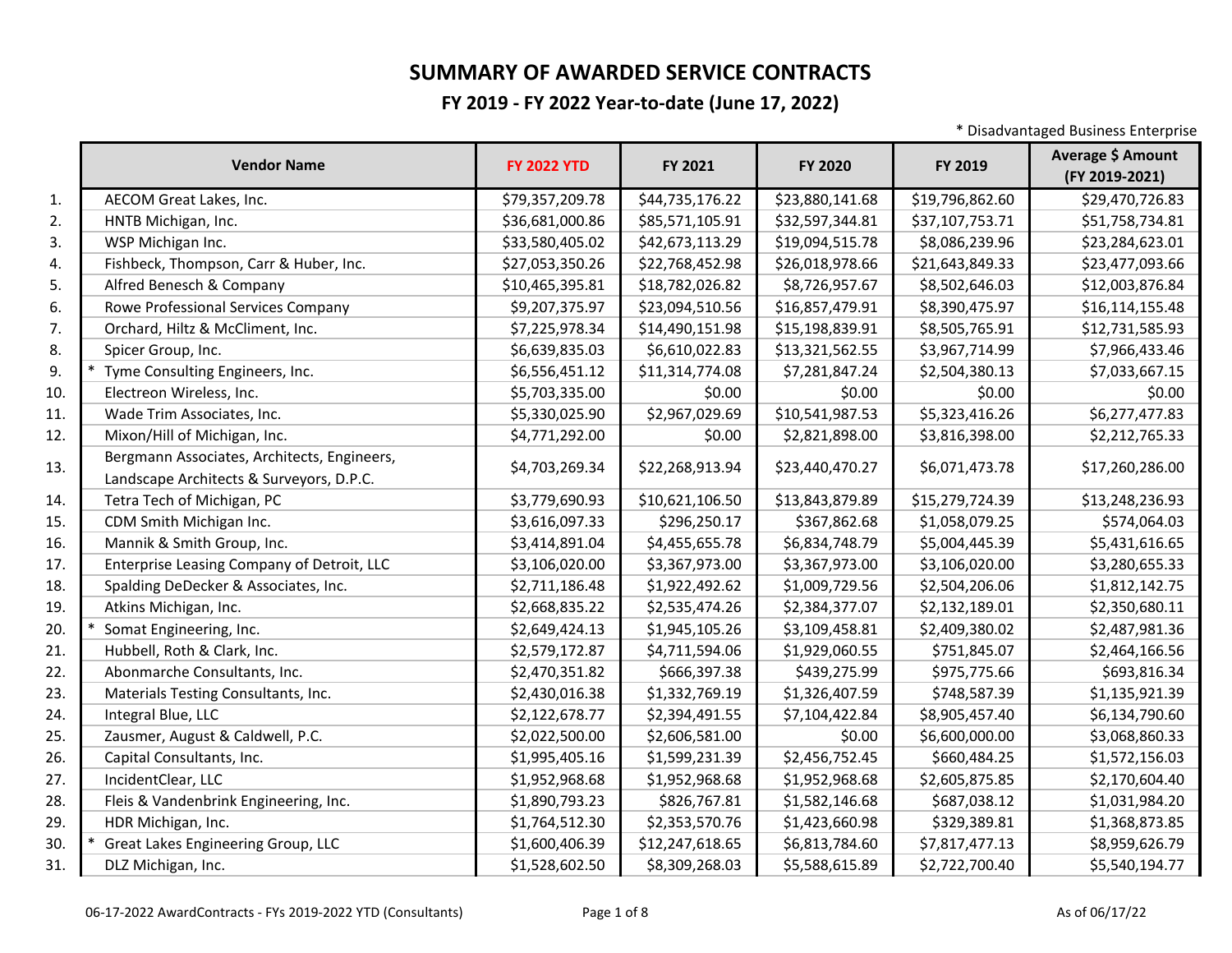|     | <b>Vendor Name</b>                                 | <b>FY 2022 YTD</b> | FY 2021        | FY 2020        | FY 2019        | Average \$ Amount<br>(FY 2019-2021) |
|-----|----------------------------------------------------|--------------------|----------------|----------------|----------------|-------------------------------------|
| 32. | Beam, Longest and Neff, LLC                        | \$1,509,136.78     | \$8,665,631.45 | \$4,438,796.36 | \$572,139.40   | \$4,558,855.74                      |
| 33. | RS&H Michigan, Inc.                                | \$1,447,966.80     | \$8,357,723.20 | \$861,751.75   | \$1,331,180.11 | \$3,516,885.02                      |
| 34. | <b>Baker and Associates</b>                        | \$1,170,552.14     | \$6,553,283.31 | \$3,423,883.05 | \$4,353,892.08 | \$4,777,019.48                      |
| 35. | RS Engineering, LLC                                | \$1,143,650.17     | \$2,086,741.03 | \$2,256,908.11 | \$2,440,775.74 | \$2,261,474.96                      |
| 36. | Monaghan, P.C.                                     | \$1,002,500.00     | \$81,220.00    | \$0.00         | \$0.00         | \$27,073.33                         |
| 37. | Parsons Transportation Group, Inc. of Michigan     | \$908,819.57       | \$2,173,447.22 | \$3,892,056.39 | \$674,427.72   | \$2,246,643.78                      |
| 38. | Modjeski and Masters, Inc.                         | \$895,194.56       | \$640,829.07   | \$2,737,184.80 | \$2,210,139.70 | \$1,862,717.86                      |
| 39. | Hardesty & Hanover, LLC                            | \$811,432.46       | \$826,551.35   | \$1,264,106.61 | \$379,492.47   | \$823,383.48                        |
| 40. | Soil and Materials Engineers, Inc.                 | \$769,869.00       | \$9,494,626.13 | \$1,866,195.79 | \$2,752,367.39 | \$4,704,396.44                      |
| 41. | Gourdie-Fraser, Inc.                               | \$692,329.27       | \$744,743.28   | \$1,131,293.53 | \$981,953.31   | \$952,663.37                        |
| 42. | NTH Consultants, Ltd.                              | \$590,471.64       | \$1,483,739.60 | \$51,809.79    | \$458,278.49   | \$664,609.29                        |
| 43. | Collins Engineers, Inc.                            | \$567,323.55       | \$175,980.83   | \$0.00         | \$0.00         | \$58,660.28                         |
| 44. | Access Engineering, Inc.                           | \$511,725.85       | \$142,396.02   | \$238,976.15   | \$289,298.18   | \$223,556.78                        |
| 45. | Value Engineering LLC                              | \$499,998.95       | \$419,944.76   | \$73,799.46    | \$246,560.18   | \$246,768.13                        |
| 46. | R. S. Scott Associates, Inc.                       | \$460,802.25       | \$88,792.51    | \$164,181.44   | \$135,529.64   | \$129,501.20                        |
| 47. | * L. S. Engineering, Inc.                          | \$357,204.57       | \$171,505.61   | \$2,041,774.91 | \$314,035.21   | \$842,438.58                        |
| 48. | Andrew Reed & Associates, Inc.                     | \$310,000.00       | \$100,000.00   | \$0.00         | \$11,000.00    | \$37,000.00                         |
| 49. | Holland Engineering, Inc.                          | \$286,712.61       | \$249,520.24   | \$905,821.92   | \$302,282.69   | \$485,874.95                        |
| 50. | Onyx Enterprise, Inc.                              | \$250,000.00       | \$0.00         | \$250,000.00   | \$150,000.00   | \$133,333.33                        |
| 51. | Loop Capital Financial Consulting Services         | \$250,000.00       | \$0.00         | \$0.00         | \$0.00         | \$0.00                              |
| 52. | Cincar Consulting Group, LLC                       | \$249,997.72       | \$0.00         | \$0.00         | \$0.00         | \$0.00                              |
| 53. | Dokes Design Architecture LLC                      | \$249,887.86       | \$0.00         | \$0.00         | \$0.00         | \$0.00                              |
| 54. | Infrastructure Engineering, Inc. (DBA-Infraenginc) | \$249,837.93       | \$0.00         | \$0.00         | \$0.00         | \$0.00                              |
| 55. | Kiewit Infrastructure Co.                          | \$246,571.33       | \$0.00         | \$258,750.27   | \$0.00         | \$86,250.09                         |
| 56. | *<br>Accompong Engineering Group LLC               | \$245,354.58       | \$0.00         | \$244,667.14   | \$0.00         | \$81,555.71                         |
| 57. | IBI Group Engineering Services (USA) Inc.          | \$244,808.43       | \$1,631,938.35 | \$3,852,829.81 | \$1,427,395.76 | \$2,304,054.64                      |
| 58. | Global Remediation Technologies, Inc.              | \$236,296.17       | \$208,562.72   | \$250,166.10   | \$174,072.31   | \$210,933.71                        |
| 59. | Arcadis of Michigan, LLC                           | \$227,053.96       | \$189,626.30   | \$0.00         | \$0.00         | \$63,208.77                         |
| 60. | Professional Service Industries, Inc.              | \$206,800.00       | \$2,150,036.22 | \$1,118,314.04 | \$2,795,269.81 | \$2,021,206.69                      |
| 61. | M.H. Corbin LLC                                    | \$201,250.00       | \$655,500.00   | \$0.00         | \$0.00         | \$218,500.00                        |
| 62. | Muxlow Surveying Services, LLC                     | \$172,209.56       | \$55,728.11    | \$153,658.21   | \$188,437.26   | \$132,607.86                        |
| 63. | Homrich                                            | \$161,622.98       | \$0.00         | \$0.00         | \$0.00         | \$0.00                              |
| 64. | <b>Anlaan Corporation</b>                          | \$142,861.09       | \$0.00         | \$87,000.00    | \$0.00         | \$29,000.00                         |
| 65. | Salenbien Trucking and Excavating, Inc.            | \$139,255.88       | \$0.00         | \$0.00         | \$0.00         | \$0.00                              |
| 66. | Tera Fricke                                        | \$127,700.00       | \$0.00         | \$196,890.00   | \$29,880.00    | \$75,590.00                         |
| 67. | Truck Specialized Parking Services, Inc.           | \$124,123.80       | \$57,597.00    | \$72,007.20    | \$280,660.00   | \$136,754.73                        |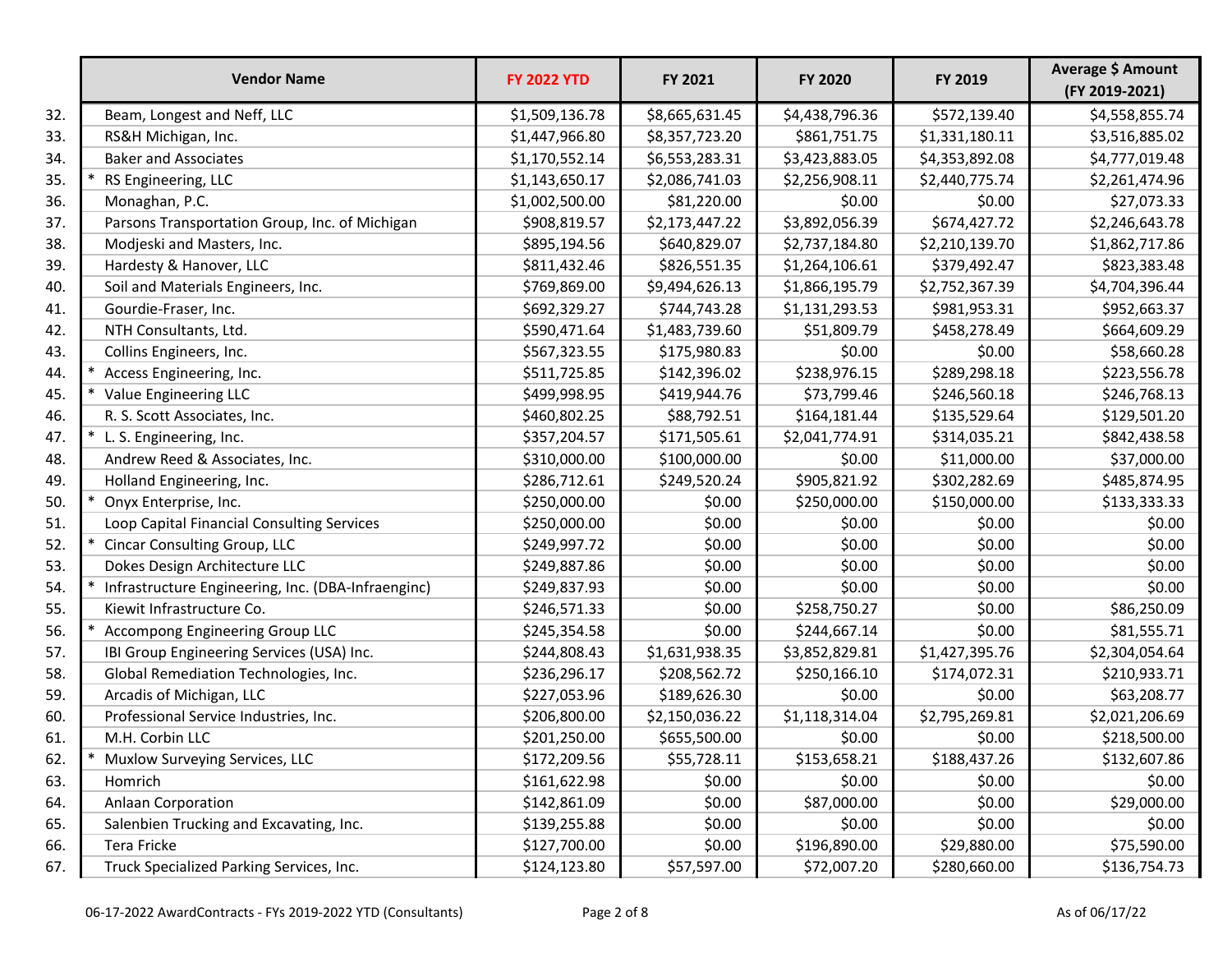|      | <b>Vendor Name</b>                                                               | <b>FY 2022 YTD</b> | FY 2021        | <b>FY 2020</b> | FY 2019        | Average \$ Amount<br>(FY 2019-2021) |
|------|----------------------------------------------------------------------------------|--------------------|----------------|----------------|----------------|-------------------------------------|
| 68.  | Joe Roby - Tunneling Consultant                                                  | \$123,455.00       | \$0.00         | \$0.00         | \$0.00         | \$0.00                              |
| 69.  | Kamminga & Roodvoets, Inc.                                                       | \$120,000.00       | \$0.00         | \$133,000.00   | \$0.00         | \$44,333.33                         |
| 70.  | Michigan Paving and Materials Company                                            | \$120,000.00       | \$0.00         | \$0.00         | \$0.00         | \$0.00                              |
| 71.  | <b>Osprey Engineers LLC</b>                                                      | \$116,404.70       | \$0.00         | \$0.00         | \$0.00         | \$0.00                              |
| 72.  | 3VGeomatics Inc.                                                                 | \$104,000.00       | \$0.00         | \$0.00         | \$0.00         | \$0.00                              |
| 73.  | U. P. Engineers and Architects, Inc.                                             | \$98,790.86        | \$0.00         | \$77,543.12    | \$476,064.64   | \$184,535.92                        |
| 74.  | Midtown Detroit, Inc.                                                            | \$95,000.00        | \$0.00         | \$0.00         | \$0.00         | \$0.00                              |
| 75.  | Leading Edge Business Solutions, LLC                                             | \$89,963.82        | \$0.00         | \$399,993.48   | \$0.00         | \$133,331.16                        |
| 76.  | Geodetic Design, Inc.                                                            | \$86,944.89        | \$116,337.14   | \$79,850.33    | \$169,076.51   | \$121,754.66                        |
| 77.  | O.R. Colan Associates, LLC                                                       | \$80,250.00        | \$0.00         | \$0.00         | \$0.00         | \$0.00                              |
| 78.  | Testing Engineers & Consultants, Inc.                                            | \$70,939.00        | \$517,805.00   | \$0.00         | \$572,467.57   | \$363,424.19                        |
| 79.  | KTA-Tator, Inc.                                                                  | \$70,931.54        | \$0.00         | \$0.00         | \$716,839.13   | \$238,946.38                        |
| 80.  | Millennium Data Management, Inc.                                                 | \$66,216.97        | \$36,495.11    | \$24,306.42    | \$53,796.62    | \$38,199.38                         |
| 81.  | Integra Realty Resources - Detroit                                               | \$53,800.00        | \$50,000.00    | \$0.00         | \$0.00         | \$16,666.67                         |
| 82.  | Michael F. Pollard                                                               | \$50,000.00        | \$0.00         | \$50,000.00    | \$0.00         | \$16,666.67                         |
| 83.  | Prein & Newhof, Inc.                                                             | \$49,999.86        | \$734,810.81   | \$2,129,631.10 | \$99,975.68    | \$988,139.20                        |
| 84.  | Alpine Engineering, Inc                                                          | \$43,348.71        | \$44,415.17    | \$110,074.15   | \$49,878.16    | \$68,122.49                         |
| 85.  | <b>ASTI Environmental</b>                                                        | \$28,701.61        | \$0.00         | \$422,675.46   | \$0.00         | \$140,891.82                        |
| 86.  | ASC Group, Inc.                                                                  | \$27,539.02        | \$0.00         | \$0.00         | \$0.00         | \$0.00                              |
| 87.  | Edgewater Resources, LLC                                                         | \$25,000.00        | \$20,000.00    | \$0.00         | \$0.00         | \$6,666.67                          |
| 88.  | Frohm & Widmer, Inc.                                                             | \$25,000.00        | \$7,500.00     | \$16,500.00    | \$0.00         | \$8,000.00                          |
| 89.  | Legal People LLC                                                                 | \$25,000.00        | \$0.00         | \$0.00         | \$300,000.00   | \$100,000.00                        |
| 90.  | Pinnacle Consulting Management Group, Inc.                                       | \$25,000.00        | \$0.00         | \$0.00         | \$0.00         | \$0.00                              |
| 91.  | * Advanced Geomatics, A Division of Charlevoix<br>Abstract & Engineering Company | \$21,811.65        | \$73,582.02    | \$46,142.95    | \$81,356.14    | \$67,027.04                         |
| 92.  | Oetzel-Hartman Group                                                             | \$20,000.00        | \$0.00         | \$13,500.00    | \$9,500.00     | \$7,666.67                          |
| 93.  | <b>Faust Corporation</b>                                                         | \$15,000.00        | \$10,000.00    | \$0.00         | \$0.00         | \$3,333.33                          |
| 94.  | Showalter, LLC, The                                                              | \$12,250.00        | \$11,250.00    | \$0.00         | \$4,250.00     | \$5,166.67                          |
| 95.  | CTC & Associates, LLC                                                            | \$9,298.30         | \$0.00         | \$631,672.60   | \$0.00         | \$210,557.53                        |
| 96.  | First American Title Insurance Co.                                               | \$8,000.00         | \$0.00         | \$0.00         | \$0.00         | \$0.00                              |
| 97.  | Delta Consulting Services, Inc.                                                  | \$6,750.00         | \$13,000.00    | \$0.00         | \$0.00         | \$4,333.33                          |
| 98.  | Kal-Creek Appraisers, LC                                                         | \$5,000.00         | \$2,750.00     | \$2,700.00     | \$1,650.00     | \$2,366.67                          |
| 99.  | Bratcher & Associates, Inc.                                                      | \$1,650.00         | \$0.00         | \$6,850.00     | \$2,250.00     | \$3,033.33                          |
| 100. | Surveying Solutions, Inc.                                                        |                    | \$8,230,889.41 | \$5,759,304.11 | \$5,362,792.19 | \$6,450,995.24                      |
| 101. | TUV Rheinland Industrial Solutions, Inc.                                         |                    | \$5,500,000.00 | \$0.00         | \$0.00         | \$1,833,333.33                      |
| 102. | <b>Bureau Veritas North America</b>                                              |                    | \$2,999,371.02 | \$0.00         | \$0.00         | \$999,790.34                        |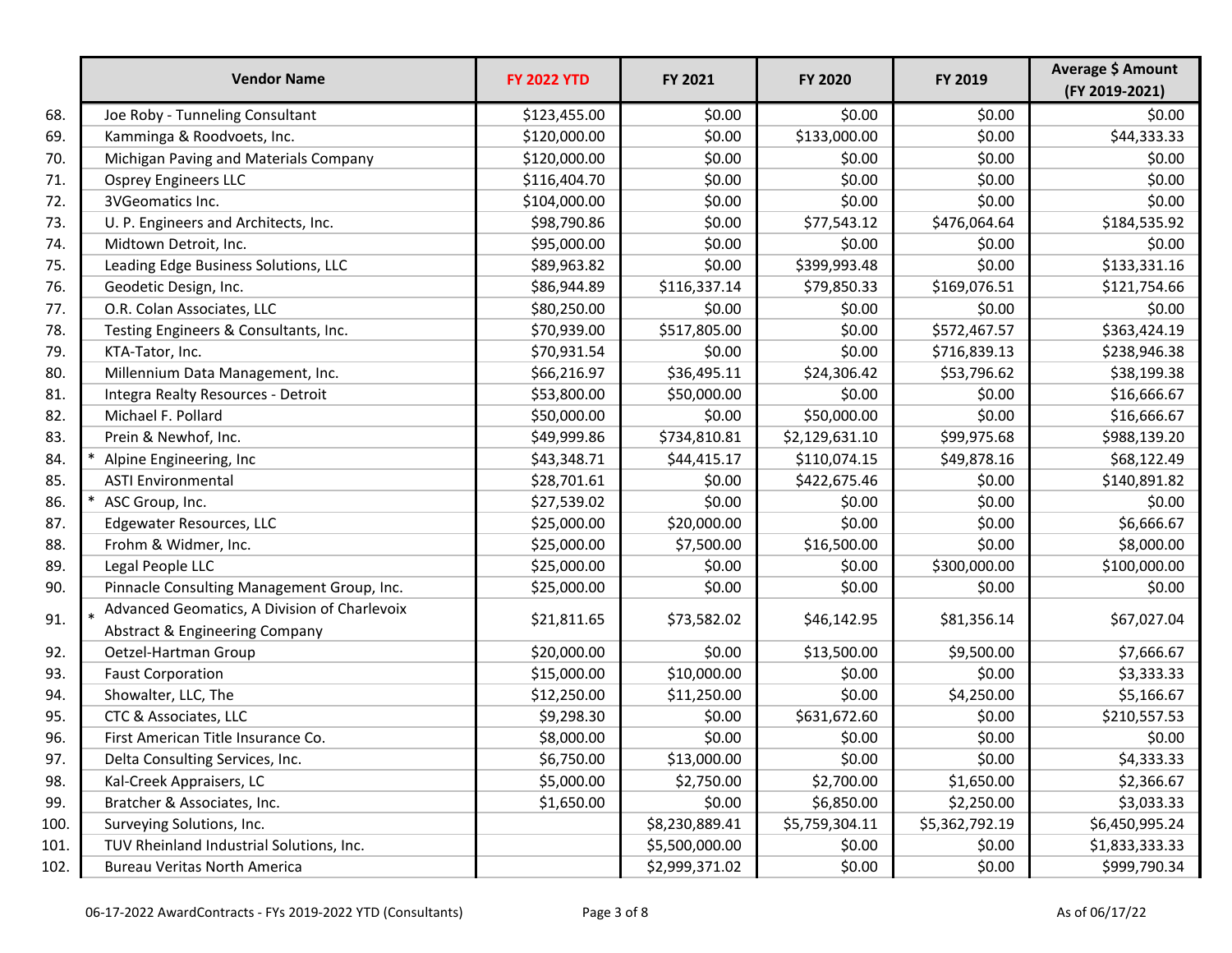|      | <b>Vendor Name</b>                                                 | <b>FY 2022 YTD</b> | FY 2021        | FY 2020        | FY 2019      | Average \$ Amount<br>(FY 2019-2021) |
|------|--------------------------------------------------------------------|--------------------|----------------|----------------|--------------|-------------------------------------|
| 103. | Bosch Security Systems, LLC                                        |                    | \$2,263,000.00 | \$0.00         | \$0.00       | \$754,333.33                        |
| 104. | Pathway Services, Inc.                                             |                    | \$2,141,682.00 | \$0.00         | \$0.00       | \$713,894.00                        |
| 105. | DERQ USA, Inc.                                                     |                    | \$1,606,620.00 | \$0.00         | \$0.00       | \$535,540.00                        |
| 106. | <b>DOT Quality Services</b>                                        |                    | \$1,498,203.75 | \$74,963.19    | \$0.00       | \$524,388.98                        |
| 107. | PFM Financial Advisors, LLC                                        |                    | \$1,250,000.00 | \$0.00         | \$0.00       | \$416,666.67                        |
| 108. | Inrix, Inc.                                                        |                    | \$964,586.67   | \$445,004.00   | \$445,004.00 | \$618,198.22                        |
| 109. | Driesenga & Associates, Inc.                                       |                    | \$928,271.47   | \$0.00         | \$661,934.52 | \$530,068.66                        |
| 110. | <b>Coleman Engineering Company</b>                                 |                    | \$701,377.33   | \$1,394,937.38 | \$507,960.33 | \$868,091.68                        |
| 111. | Kimley-Horn of Michigan, Inc.                                      |                    | \$349,662.20   | \$1,378,814.90 | \$194,920.08 | \$641,132.39                        |
| 112. | Skyline Technology Solutions, LLC                                  |                    | \$300,000.00   | \$300,000.00   | \$300,000.00 | \$300,000.00                        |
| 113. | KS Goins & Associates, LLC                                         |                    | \$298,885.50   | \$0.00         | \$321,850.45 | \$206,911.98                        |
| 114. | GEI Consultants of Michigan, P.C.                                  |                    | \$263,957.16   | \$236,970.68   | \$130,201.27 | \$210,376.37                        |
| 115. | Wightman & Associates, Inc.                                        |                    | \$249,872.00   | \$1,175,631.84 | \$154,767.30 | \$526,757.05                        |
| 116. | Hennessey Engineers, Inc.                                          |                    | \$249,721.82   | \$249,712.91   | \$0.00       | \$166,478.24                        |
| 117. | Geo Tran Consultants, LLC                                          |                    | \$249,332.58   | \$0.00         | \$249,998.34 | \$166,443.64                        |
| 118. | McMillen Jacobs Michigan, Inc.<br>(DBA-McMillen Jacobs Associates) |                    | \$247,529.44   | \$0.00         | \$0.00       | \$82,509.81                         |
| 119. | Michael Mooney Consulting LLC                                      |                    | \$242,869.00   | \$0.00         | \$495,305.02 | \$246,058.01                        |
| 120. | Applied Pavement Technology, Inc.                                  |                    | \$239,776.00   | \$570,804.00   | \$0.00       | \$270,193.33                        |
| 121. | <b>Walsh Construction Company</b>                                  |                    | \$225,000.00   | \$0.00         | \$0.00       | \$75,000.00                         |
| 122. | Hess Property Management LLC                                       |                    | \$204,642.00   | \$0.00         | \$0.00       | \$68,214.00                         |
| 123. | Uhy Advisors MI, Inc.                                              |                    | \$150,000.00   | \$0.00         | \$500,000.00 | \$216,666.67                        |
| 124. | Resource Systems Group, Inc.                                       |                    | \$148,909.00   | \$0.00         | \$0.00       | \$49,636.33                         |
| 125. | Factor, Inc.                                                       |                    | \$126,915.37   | \$0.00         | \$0.00       | \$42,305.12                         |
| 126. | Toole Design Group, LLC                                            |                    | \$119,481.88   | \$45,644.29    | \$44,951.22  | \$70,025.80                         |
| 127. | Toebe Construction, LLC                                            |                    | \$115,000.00   | \$195,739.50   | \$0.00       | \$103,579.83                        |
| 128. | <b>Acrow Corporation of America</b>                                |                    | \$112,719.38   | \$0.00         | \$0.00       | \$37,573.13                         |
| 129. | Cardno, Inc.                                                       |                    | \$104,120.70   | \$83,333.00    | \$0.00       | \$62,484.57                         |
| 130. | Crosdale & Associates, LLC                                         |                    | \$100,800.00   | \$0.00         | \$0.00       | \$33,600.00                         |
| 131. | GPI Michigan, Inc.                                                 |                    | \$100,473.62   | \$0.00         | \$0.00       | \$33,491.21                         |
| 132. | WSP USA Inc.                                                       |                    | \$99,922.00    | \$0.00         | \$0.00       | \$33,307.33                         |
| 133. | SRF Engineering, P.C.                                              |                    | \$85,413.84    | \$0.00         | \$0.00       | \$28,471.28                         |
| 134. | Beck Enterprises of Woodbury, LLC                                  |                    | \$66,466.94    | \$50,380.19    | \$15,565.26  | \$44,137.46                         |
| 135. | <b>Davis Construction Company</b>                                  |                    | \$60,000.00    | \$0.00         | \$0.00       | \$20,000.00                         |
| 136. | Hardman Construction, Inc.                                         |                    | \$60,000.00    | \$0.00         | \$0.00       | \$20,000.00                         |
| 137. | Hendges Diversified Management LLC                                 |                    | \$60,000.00    | \$0.00         | \$0.00       | \$20,000.00                         |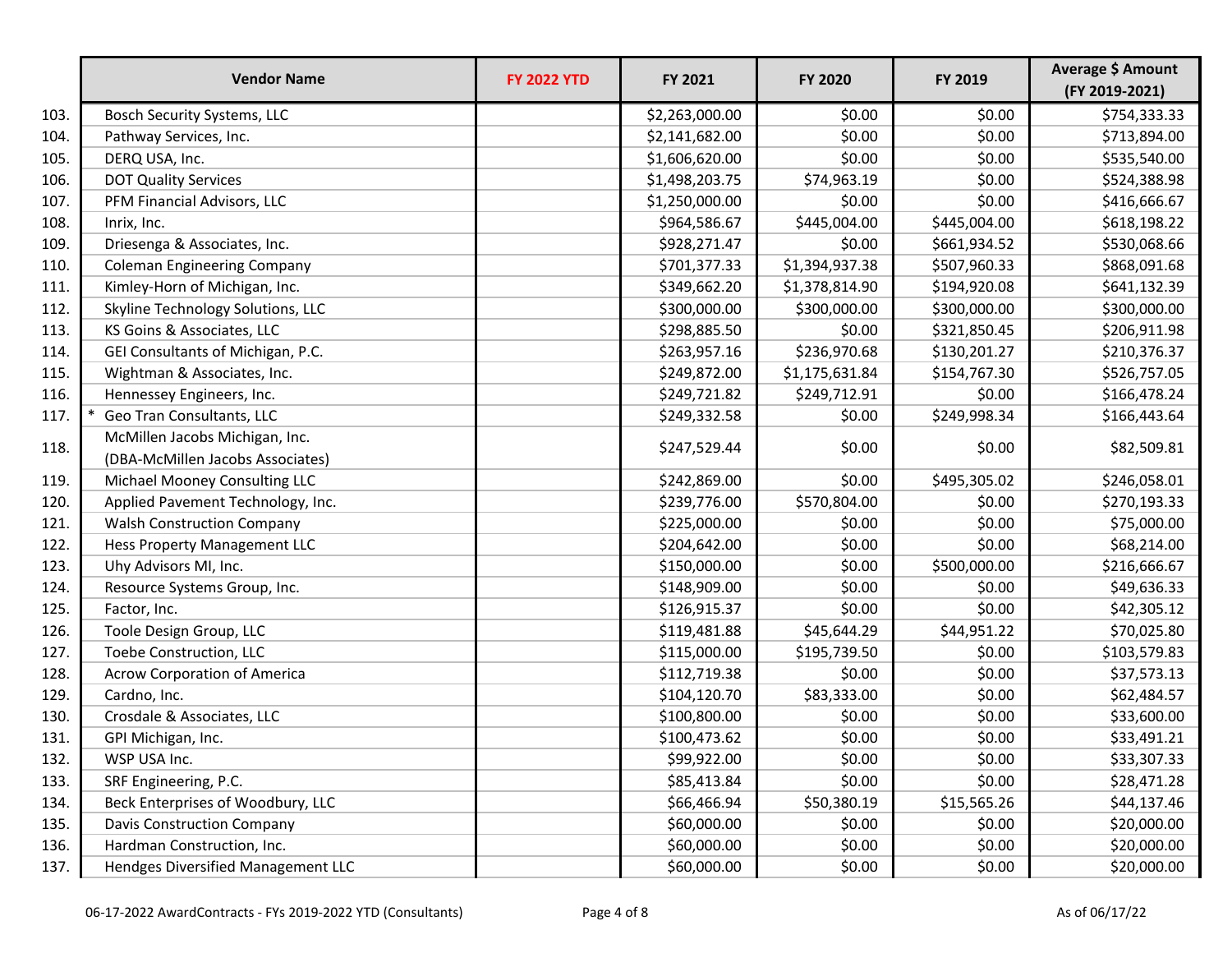|      | <b>Vendor Name</b>                       | <b>FY 2022 YTD</b> | FY 2021     | FY 2020        | FY 2019      | Average \$ Amount<br>(FY 2019-2021) |
|------|------------------------------------------|--------------------|-------------|----------------|--------------|-------------------------------------|
| 138. | <b>3MPH Planning and Consulting, LLC</b> |                    | \$57,576.00 | \$0.00         | \$0.00       | \$19,192.00                         |
| 139. | Gallagher & Associates CPAs, PLC         |                    | \$50,000.00 | \$0.00         | \$100,000.00 | \$50,000.00                         |
| 140. | Box International Consulting, LP         |                    | \$50,000.00 | \$0.00         | \$0.00       | \$16,666.67                         |
| 141. | Davey Tree Expert Company, The           |                    | \$44,944.79 | \$0.00         | \$0.00       | \$14,981.60                         |
| 142. | Bromberg & Associates, LLC               |                    | \$27,657.50 | \$0.00         | \$0.00       | \$9,219.17                          |
| 143. | <b>Great Realty Advisors</b>             |                    | \$23,200.00 | \$0.00         | \$0.00       | \$7,733.33                          |
| 144. | Williams & Works, Inc.                   |                    | \$22,987.01 | \$0.00         | \$45,825.82  | \$22,937.61                         |
| 145. | Cooper Nesbitt Appraisal, Inc.           |                    | \$13,500.00 | \$0.00         | \$0.00       | \$4,500.00                          |
| 146. | Gerald Alcock Company, LLC               |                    | \$10,100.00 | \$0.00         | \$0.00       | \$3,366.67                          |
| 147. | Value Trends, Inc.                       |                    | \$10,000.00 | \$21,850.00    | \$0.00       | \$10,616.67                         |
| 148. | Stantec Consulting Michigan, Inc.        |                    | \$3,798.74  | \$45,455.48    | \$0.00       | \$16,418.07                         |
| 149. | Affinity Valuation Group, LLC            |                    | \$2,350.00  | \$3,900.00     | \$0.00       | \$2,083.33                          |
| 150. | A Van Stensel & Son LLC                  |                    | \$1,950.00  | \$8,000.00     | \$3,500.00   | \$4,483.33                          |
| 151. | Dataspeed Inc.                           |                    |             | \$1,767,800.50 | \$0.00       | \$589,266.83                        |
| 152. | SmartCone Technologies, Inc.             |                    |             | \$1,681,530.00 | \$0.00       | \$560,510.00                        |
| 153. | FEV North American, Inc.                 |                    |             | \$1,126,099.00 | \$0.00       | \$375,366.33                        |
| 154. | Yandex Inc.                              |                    |             | \$1,000,000.00 | \$0.00       | \$333,333.33                        |
| 155. | Continental Automotive Systems, Inc.     |                    |             | \$589,954.69   | \$0.00       | \$196,651.56                        |
| 156. | Cambridge Systematics, Inc.              |                    |             | \$585,467.62   | \$571,761.35 | \$385,742.99                        |
| 157. | Siemens Mobility, Inc                    |                    |             | \$532,231.10   | \$125,202.89 | \$219,144.66                        |
| 158. | WF Whelan Company                        |                    |             | \$465,930.33   | \$0.00       | \$155,310.11                        |
| 159. | Gewalt Hamilton Associates, Inc.         |                    |             | \$420,000.00   | \$0.00       | \$140,000.00                        |
| 160. | Walsh/Toebe Us-31 Joint Venture          |                    |             | \$377,000.00   | \$0.00       | \$125,666.67                        |
| 161. | Athey Creek Consultants, LLC             |                    |             | \$366,468.21   | \$501,824.38 | \$289,430.86                        |
| 162. | LM Industries Group, Inc                 |                    |             | \$290,000.00   | \$0.00       | \$96,666.67                         |
| 163. | <b>CMTS LLC</b>                          |                    |             | \$249,999.94   | \$0.00       | \$83,333.31                         |
| 164. | Scales & Associates, Inc.                |                    |             | \$249,999.56   | \$149,992.86 | \$133,330.81                        |
| 165. | Ajax Paving Industries, Inc.             |                    |             | \$244,000.00   | \$0.00       | \$81,333.33                         |
| 166. | DKR I-69 Design Build Team               |                    |             | \$244,000.00   | \$0.00       | \$81,333.33                         |
| 167. | Greenstar & Associates, LLC              |                    |             | \$150,000.00   | \$0.00       | \$50,000.00                         |
| 168. | Taiga Engineering, LLC                   |                    |             | \$97,018.46    | \$0.00       | \$32,339.49                         |
| 169. | Stanton Constructability Services, LLC   |                    |             | \$87,830.16    | \$0.00       | \$29,276.72                         |
| 170. | Dan's Excavating, Inc.                   |                    |             | \$87,000.00    | \$0.00       | \$29,000.00                         |
| 171. | Navya Inc.                               |                    |             | \$70,000.00    | \$0.00       | \$23,333.33                         |
| 172. | Keweenaw Tourism Council, Inc.           |                    |             | \$64,001.00    | \$0.00       | \$21,333.67                         |
| 173. | Cushman & Wakefield of Illinois, Inc.    |                    |             | \$50,000.00    | \$0.00       | \$16,666.67                         |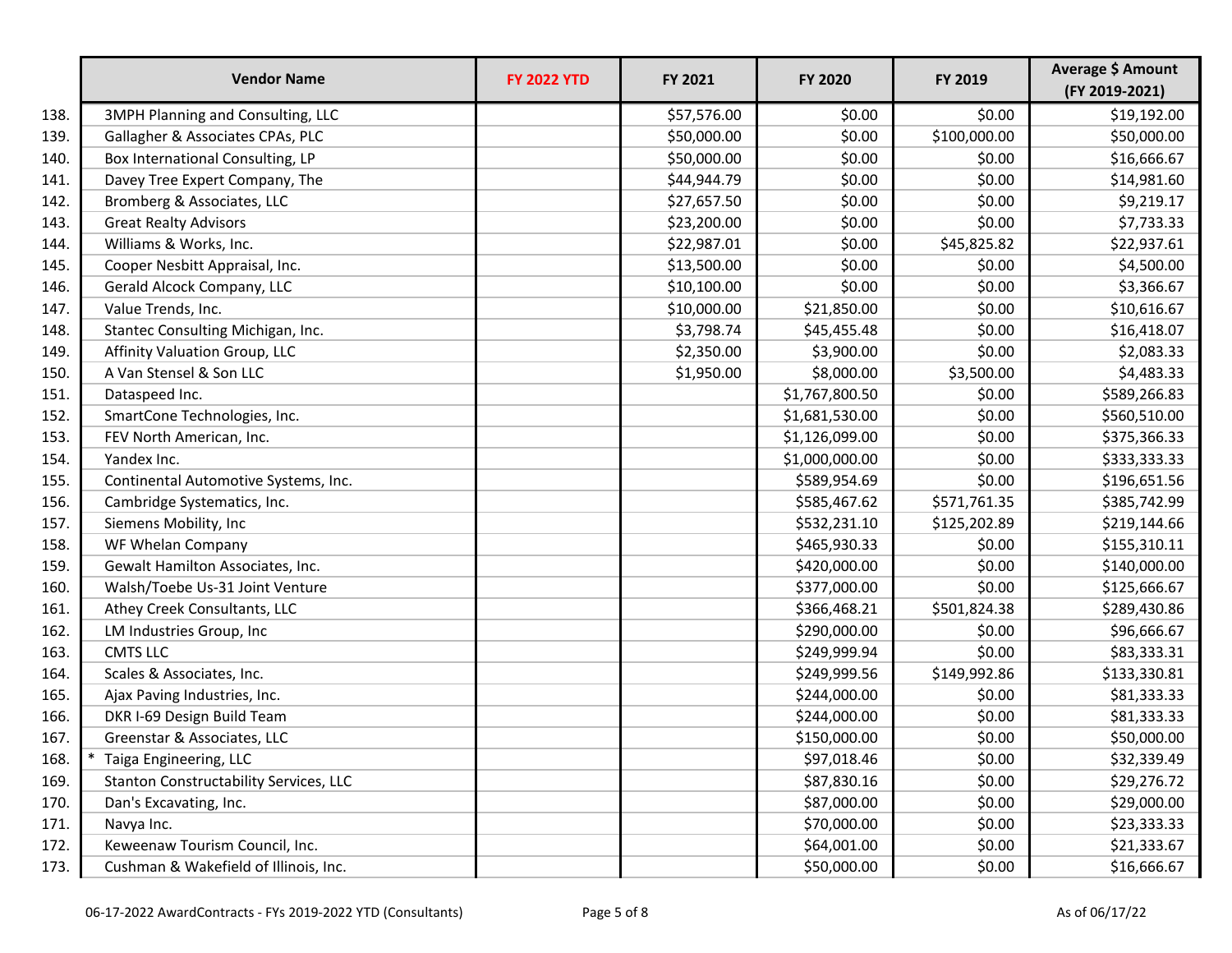|      | <b>Vendor Name</b>                               | <b>FY 2022 YTD</b> | FY 2021 | <b>FY 2020</b> | FY 2019        | Average \$ Amount<br>(FY 2019-2021) |
|------|--------------------------------------------------|--------------------|---------|----------------|----------------|-------------------------------------|
| 174. | David J. Closs                                   |                    |         | \$50,000.00    | \$0.00         | \$16,666.67                         |
| 175. | Mead & Hunt, Inc.                                |                    |         | \$46,689.67    | \$0.00         | \$15,563.22                         |
| 176. | Signvalue                                        |                    |         | \$43,387.50    | \$0.00         | \$14,462.50                         |
| 177. | Moore Trosper Construction Company               |                    |         | \$25,000.00    | \$0.00         | \$8,333.33                          |
| 178. | Cook, Pray Rexroth & Associates                  |                    |         | \$16,850.00    | \$0.00         | \$5,616.67                          |
| 179. | Precision Scan, LLC                              |                    |         | \$16,553.32    | \$0.00         | \$5,517.77                          |
| 180. | <b>Great Lakes Fresh Market</b>                  |                    |         | \$14,001.00    | \$0.00         | \$4,667.00                          |
| 181. | Nordine Watersmeet, Inc.                         |                    |         | \$14,001.00    | \$0.00         | \$4,667.00                          |
| 182. | Rapid River Minimart                             |                    |         | \$14,001.00    | \$0.00         | \$4,667.00                          |
| 183. | <b>Genzink Appraisal Company</b>                 |                    |         | \$13,350.00    | \$20,500.00    | \$11,283.33                         |
| 184. | Piazza Appraisal Service                         |                    |         | \$9,600.00     | \$0.00         | \$3,200.00                          |
| 185. | <b>Streetland LLC</b>                            |                    |         | \$9,205.00     | \$0.00         | \$3,068.33                          |
| 186. | <b>Bollinger Appraisal and Investment</b>        |                    |         | \$7,800.00     | \$0.00         | \$2,600.00                          |
| 187. | <b>JCFriend LLC</b>                              |                    |         | \$6,777.99     | \$0.00         | \$2,259.33                          |
| 188. | <b>Executive Appraisal Service, LLC</b>          |                    |         | \$1,800.00     | \$0.00         | \$600.00                            |
| 189. | Pratt & Miller Engineering                       |                    |         |                | \$2,198,809.00 | \$732,936.33                        |
| 190. | Northwest Consultants, Inc.                      |                    |         |                | \$1,393,769.72 | \$464,589.91                        |
| 191. | ACS Infrastructure Development, Inc.             |                    |         |                | \$1,000,000.00 | \$333,333.33                        |
| 192. | Meridiam I-75, LLC                               |                    |         |                | \$1,000,000.00 | \$333,333.33                        |
| 193. | Fagan Consulting, LLC                            |                    |         |                | \$570,687.03   | \$190,229.01                        |
| 194. | HT Engineering, Inc.                             |                    |         |                | \$309,452.70   | \$103,150.90                        |
| 195. | ReEngine Consulting, LLC                         |                    |         |                | \$299,978.60   | \$99,992.87                         |
| 196. | American Center for Mobility                     |                    |         |                | \$200,000.00   | \$66,666.67                         |
| 197. | Jacobs Gate & Associates, LLC                    |                    |         |                | \$149,995.50   | \$49,998.50                         |
| 198. | CTI and Associates, Inc.                         |                    |         |                | \$149,991.95   | \$49,997.32                         |
| 199. | Transportation Resource Associates, Inc.         |                    |         |                | \$122,548.15   | \$40,849.38                         |
| 200. | <b>Bedestrian LLC</b>                            |                    |         |                | \$100,000.00   | \$33,333.33                         |
| 201. | Plante & Moran Cresa, LLC                        |                    |         |                | \$100,000.00   | \$33,333.33                         |
| 202. | Economic Development Research Group, Inc.        |                    |         |                | \$79,997.00    | \$26,665.67                         |
| 203. | Great Lakes Geomatics, LLC                       |                    |         |                | \$64,508.95    | \$21,502.98                         |
| 204. | Golder Associates Michigan, Inc.                 |                    |         |                | \$58,876.60    | \$19,625.53                         |
| 205. | Bridge Diagnostics, Inc.                         |                    |         |                | \$55,671.55    | \$18,557.18                         |
| 206. | Public Sector Consultants, Inc.                  |                    |         |                | \$49,913.10    | \$16,637.70                         |
| 207. | T2 UES (MI), Inc. (Formerly - Cardno (MI), Inc.) |                    |         |                | \$49,293.66    | \$16,431.22                         |
| 208. | Applied Research Associates, Inc.                |                    |         |                | \$44,018.04    | \$14,672.68                         |
| 209. | <b>US Trackworks LLC</b>                         |                    |         |                | \$34,546.89    | \$11,515.63                         |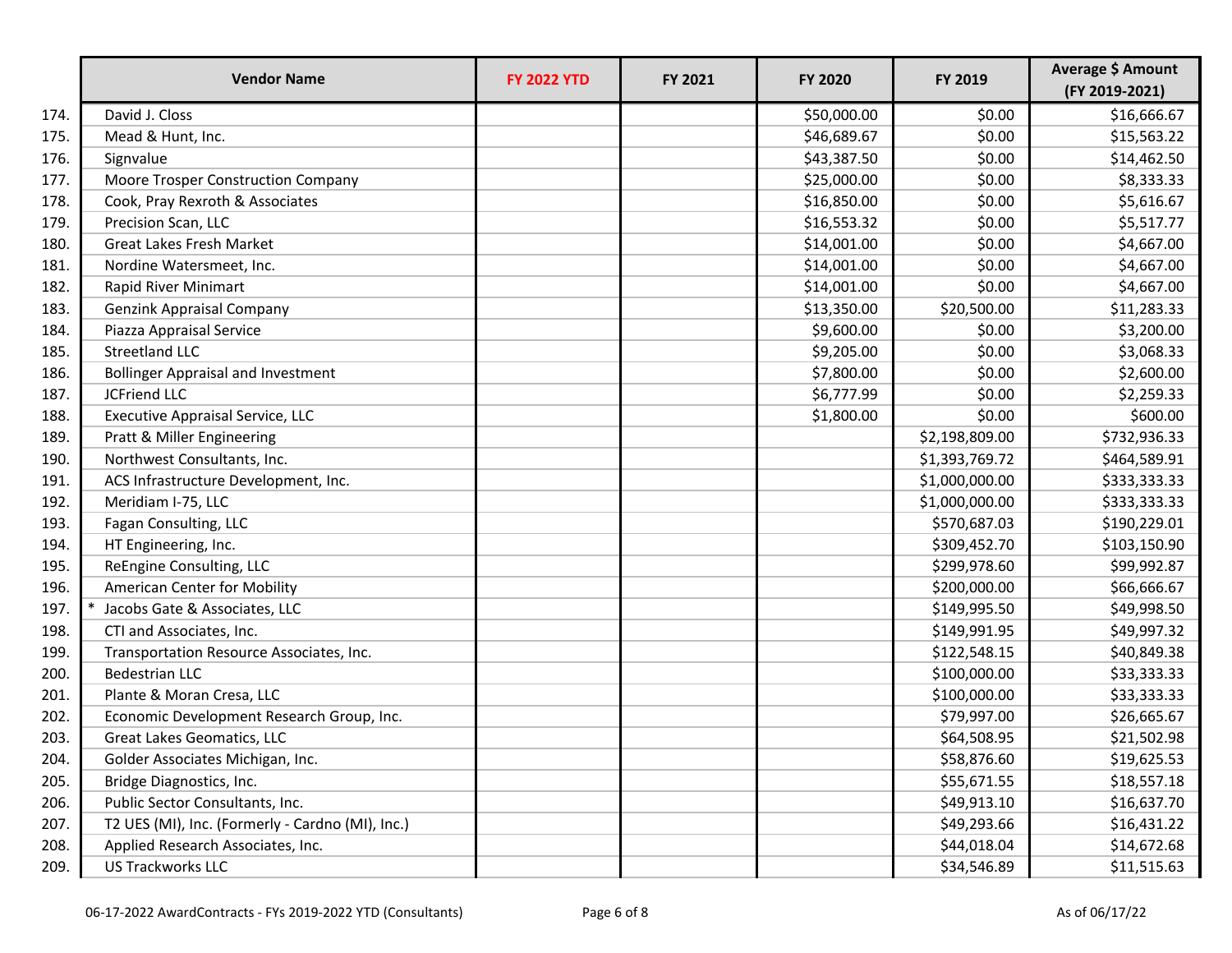|      | <b>Vendor Name</b>              | <b>FY 2022 YTD</b> | <b>FY 2021</b>   | <b>FY 2020</b>   | FY 2019          | Average \$ Amount<br>(FY 2019-2021) |
|------|---------------------------------|--------------------|------------------|------------------|------------------|-------------------------------------|
| 210. | Land Matters, LLC               |                    |                  |                  | \$30,000.00      | \$10,000.00                         |
| 211. | Suburban Holdings, Inc.         |                    |                  |                  | \$27,400.00      | \$9,133.33                          |
| 212. | Boldt, McLeod & Johnson, Inc.   |                    |                  |                  | \$20,240.83      | \$6,746.94                          |
| 213. | PM Environmental, Inc.          |                    |                  |                  | \$12,183.00      | \$4,061.00                          |
| 214. | Trafficware, LLC                |                    |                  |                  | \$9,500.00       | \$3,166.67                          |
| 215. | Fast Track Appraisals, Inc.     |                    |                  |                  | \$8,950.00       | \$2,983.33                          |
| 216. | Kurschat & Company              |                    |                  |                  | \$5,400.00       | \$1,800.00                          |
| 217. | Judeh & Associates, Inc.        |                    |                  |                  | \$4,500.00       | \$1,500.00                          |
| 218. | R. S. Thomas & Associates, Inc. |                    |                  |                  | \$1,450.00       | \$483.33                            |
| 219. | A & B Realty                    |                    |                  |                  | \$1,200.00       | \$400.00                            |
| 220. | Dennis Armistead                |                    |                  |                  | \$425.00         | \$141.67                            |
|      | <b>TOTAL</b>                    | \$300,935,845.05   | \$441,497,740.07 | \$320,420,205.02 | \$242,108,988.32 |                                     |